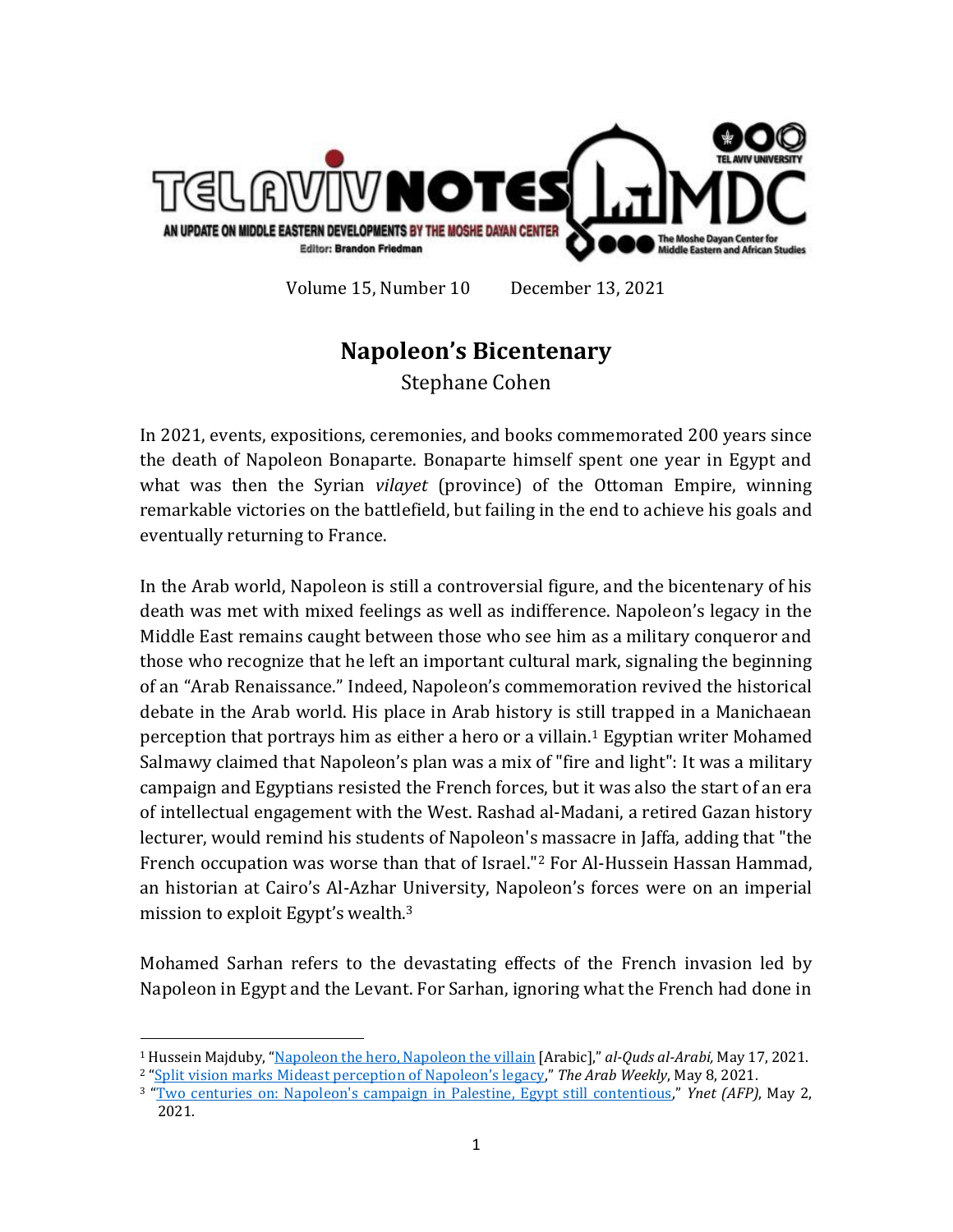Egypt was not possible: killing, looting, and storming Al-Azhar with horses. Sarhan, omitting the role of Great Britain, claims that the Islamic world at that time was the center of the resistance to the French. Sarhan expressed shock that some Arab writers and historians persist in romanticizing Napoleon's campaign, depicting it as the beginning of an enlightenment in the region, despite the "massive crimes" committed by the French during their three-year (1798-1801) conquest of Egypt.<sup>4</sup>

Prior to Napoleon's rise to power, the Enlightenment in Europe renewed a debate on the social realities in the Middle East, particularly with reference to the "lethargy of the Ottoman empire." Philosophers such as Montesquieu, Turgot, Vergennes, and Volney discussed despotism and the ills of the Middle East region, linking it to cultural and social circumstances, climate determinism, and moral forces. Savary (*Lettres sur l'Égypte*, 1785-1786) and Volney (*Voyage en Syria et en Égypte*, 1787) provided two different descriptions of Ottoman Egypt: Savary had a Rousseau-influenced vision of the Nile Delta, where the local population still practiced the hospitality of ancient peoples, while Volney saw the Turks as pure oppressors of Egypt, to whom he attributed responsibility for all evils, real or imagined. 5

Emerging from the Enlightenment era, Napoleon shocked the Middle East with his military expeditions in Egypt and Syria. For many it was Napoleon who was responsible for awakening Egyptian nationalism, with his military campaign and explorations of the region's history, which the Ottomans had tried to erase.

In December 1797, while Napoleon returned triumphant from his campaign in Italy, England remained France's main challenge. The Directory – the French Revolutionary government – intended to declare war on England and "march on London," but did not have the resources to achieve that bold objective. Instead, the young Napoleon, only 29 years old, was sent by the Directory to challenge the British Empire elsewhere, to cut its communication lines to India and impair its trade route eastward. France could not fight the British in England, so it decided to fight them in Egypt. Moreover, from 1798, an expedition was planned against the regencies of Algiers, Tripoli, and Tunis, with the desire to make the Mediterranean a "French lake" to prevent England from setting foot on those shores.<sup>6</sup>

 $\overline{\phantom{a}}$ 

<sup>4</sup> ["Two Centuries after Napoleon…How does France choose a history free of slavery and colonialism?](https://www.hdhod.com/%D9%82%D8%B1%D9%86%D8%A7%D9%86-%D8%A8%D8%B9%D8%AF-%D9%86%D8%A7%D8%A8%D9%84%D9%8A%D9%88%D9%86-%D9%83%D9%8A%D9%81-%D8%AA%D9%86%D8%AA%D9%82%D9%8A-%D9%81%D8%B1%D9%86%D8%B3%D8%A7-%D8%AA%D8%A7%D8%B1%D9%8A%D8%AE%D8%A7%D9%8B-%D8%AE%D8%A7%D9%84%D9%8A%D8%A7%D9%8B-%D9%85%D9%86-%D8%A7%D9%84%D8%B9%D8%A8%D9%88%D8%AF%D9%8A%D8%A9_a97614.html) [Arabic]," *al-Hadhad*, May 5, 2021.

<sup>5</sup> Sarga Moussa, "[Le voyage en Orient,"](https://gallica.bnf.fr/essentiels/repere/voyage-orient) Essentiels Littérature, *Gallica*.

<sup>6</sup> Augustin Barbara, "[L'espion de Napoléon,](https://www.lemonde.fr/archives/article/1982/07/03/l-espion-de-napoleon_2890902_1819218.html)" *Le Monde*, July 3, 1982.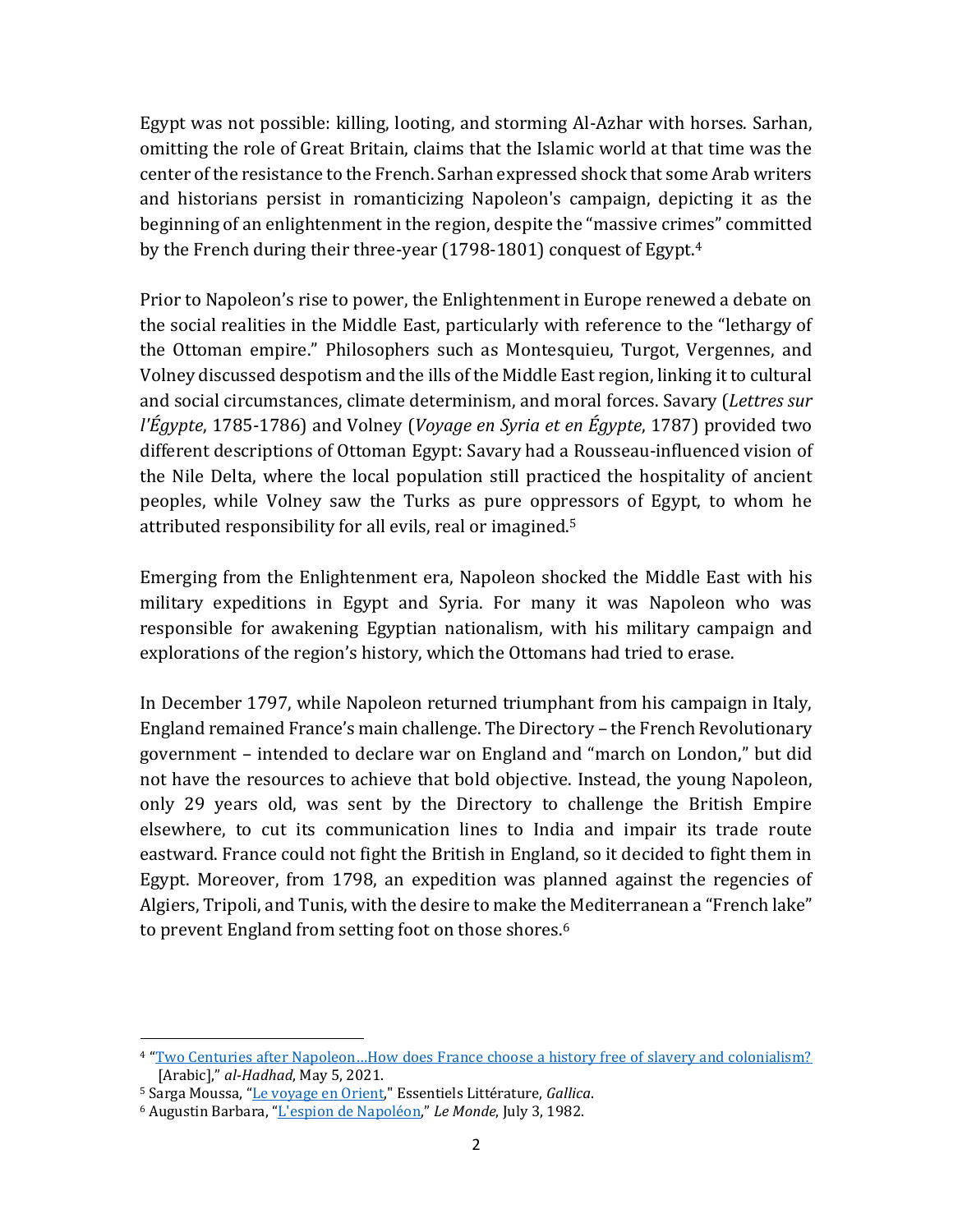Napoleon's military engagements are well known – Waterloo, Eylau, Austerlitz – but much less known are some of the key battles Napoleon's forces fought in the Middle East during the three years of the French campaign in Egypt and Syria.

Indeed, Napoleon's campaign in Egypt was marked by key events like the Battle of the Pyramids, but Napoleon's forces also battled in Jaffa and Acre, and fought and defeated superior Ottoman forces in the Galilee, in battles near Mount Tabor, near Nazareth and on the Jordan River. Napoleon's battles in the Galilee in the spring of 1799 led to clear French victories, and yet, Acre continued to resist the French siege and assaults. On May 17, 1799, after the defenders had received help from the British and the eighth attack on Acre's walls by French forces proved inconclusive, Napoleon realized he couldn't succeed.

With his army suffering from disease, Napoleon decided to lift the siege on Acre and return to Egypt with a demoralized army, having suffered 1,200 killed in action, 1,800 wounded and 600 dead from the plague. Napoleon's losses from the plague certainly contributed to the French defeat at Acre. From the moment Napoleon set foot in Egypt until the spring of 1799, his armies were victorious in battle. This reality changed when Napoleon surrounded and imposed a siege on Acre. The siege was indeed a failure, seen by many as the decisive turning point of the French campaign in the region.

In June 1799, Napoleon was once again in Egypt and Cairo. His forces confronted the sea-borne Ottoman force at the battle of Aboukir on July 25, from which Napoleon emerged victorious but left the British and Ottomans entrenched in the eastern Mediterranean. With his dream of conquest in the Middle East denied, Napoleon chose to return to Paris and left Egypt on August 22.

For Dominique de Villepin, a former French Prime Minister, Napoleon was the successor to either Caesar or Alexander. Even if the purpose of Napoleon's expedition was primarily strategic – to drive the English out of the Middle East and weaken their trade route to India – the military campaign had undisputable scientific and cultural aspects too, as Napoleon saw himself as the capstone of the Enlightenment. <sup>7</sup> Indeed, Napoleon commissioned a delegation of 167 scholars to join the French army to Egypt, initially to help his soldiers conquer the country and study everything about Egyptian history, culture, society, flora, fauna, and more. Caffarelli du Falga, who died during the siege of Acre, commanded this delegation. Interestingly, Napoleon also brought some 2,000 bottles of Burgundy wine with him and tasked his private

 $\overline{a}$ <sup>7</sup> Henry Kissinger, *World Order* (London, Penguin, 2014), p. 45.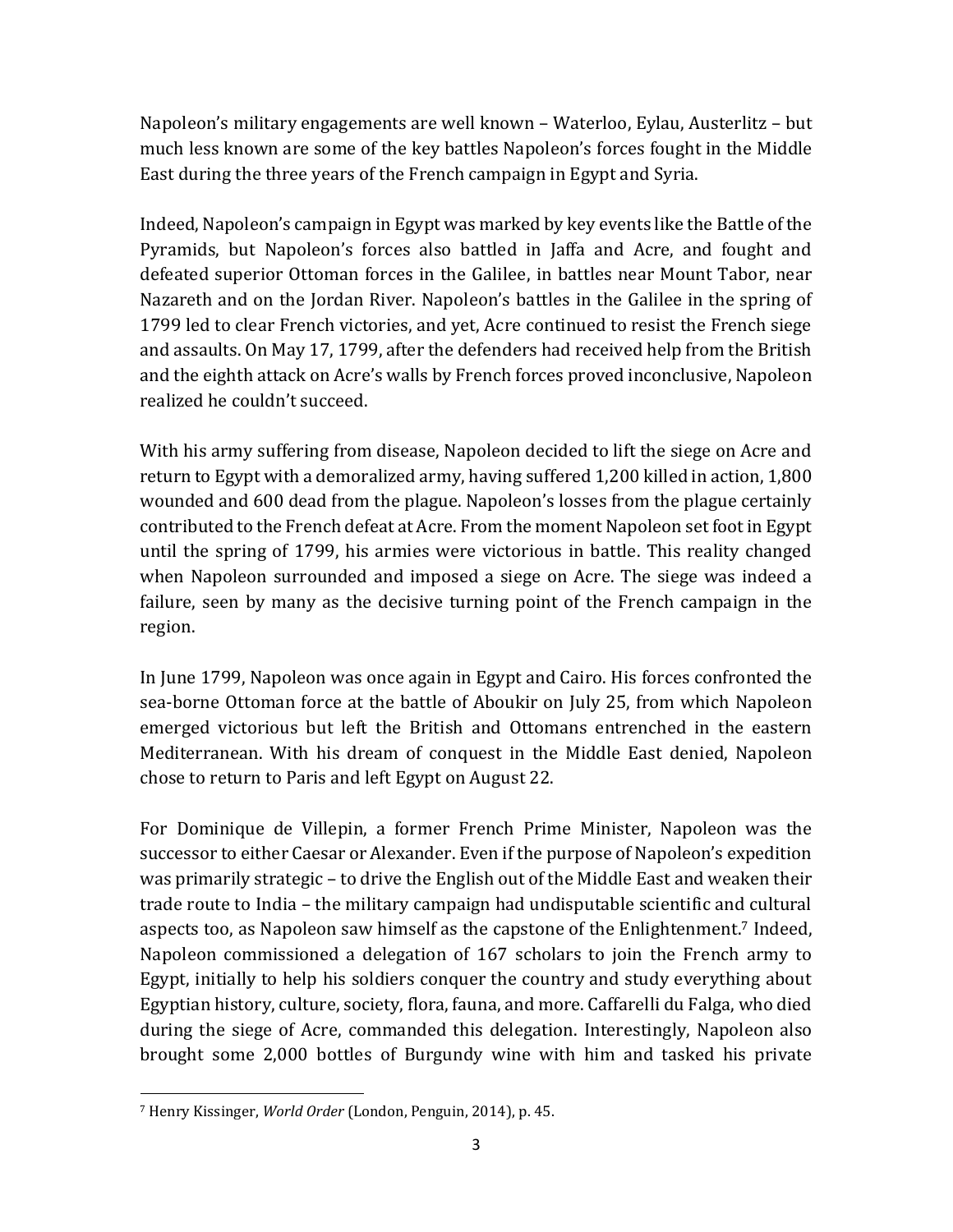secretary Bourienne to put together a traveling library, including books on science, arts, and poetry among others.<sup>8</sup>

Napoleon's campaigns in Egypt and Syria are recognized as the beginning of the modern period in Middle Eastern history. His conquest of Egypt gave birth to Egyptology, modern mapping, and other modern disciplines such as military medicine. The bandages used to treat the many wounded French soldiers came from a woven Gaza fabric – and to this day are called "gauze pads."<sup>9</sup>

Napoleon's occupation did not modernize Egyptian society. French revolutionary principles were perceived as too radical and foreign and were met with determined local resistance. Napoleon's military campaign created a political vacuum in Egypt. Following the French withdrawal, Muhammad Ali Pasha soon filled the vacuum and began laying the foundations for modern Egypt that later would play such an essential role in the history of the Middle East. Furthermore, it led Britain to secure dominions to protect its Indian possessions against any possible attacks by land. Catalyzed by Napoleon's campaign, the "awakening" movement, known as the *Nahda* ("the Renaissance"), <sup>10</sup> an Arab cultural and intellectual movement that flourished in many parts of the Middle East throughout the late nineteenth and early twentieth century, with Cairo, Istanbul, Beirut, and Tunis as focal points of this renaissance.<sup>11</sup>

Nevertheless, two hundred years after his death, it seems that Napoleon's legacy in the Arab world has been met with apathy. Napoleon's occupation of Egypt and his campaign in the Syrian province were short lived, and yet still perceived as a humiliation for many. There is also another perspective, which argues that Egypt conquered Europe by stimulating its imagination and animating its cities, museums, and salons. Volnay's publications on his travels in Syria and Egypt in the decade before Napoleon's invasion brought the Middle East to Europe and fed Napoleon's interest in Egypt. 12

Robert Solé, a French novelist of Egyptian origin, claims that Napoleon's campaign was a violent imperialist military operation. Prior to the 1952 military coup that overthrew the Egyptian monarchy and brought Abd al-Nasir to power, it was often

l

<sup>8</sup> Adam Zamoyski, *Napoleon* (London, Haper Collins, 2018), p. 175.

<sup>9</sup> Moshe Gilad, "[Waterloo?! The Middle East Is Where Napoleon Really Surrendered](https://www.haaretz.com/life/.premium.MAGAZINE-waterloo-the-middle-east-is-where-napoleon-really-surrendered-1.5456820)," *Haaretz*, April 4, 2017.

<sup>10</sup> Ursula Lindsey, "[A Nuanced Account of the Arab Nahda](https://www.al-fanarmedia.org/2018/11/a-nuanced-account-of-the-arab-nahda/)," *al-Fanar Media*, November 2, 2018.

<sup>11</sup> N. Tomiche, "Nahḍa," in: *Encyclopaedia of Islam, Second Edition*, eds., P. Bearman, Th. Bianquis, C.E. Bosworth, E. van Donzel, W.P. Heinrichs.

<sup>12</sup> Leyla Dakhli, ["Napoléon a-t-il réveillé le monde arabe?,"](https://www.degruyter.com/document/doi/10.1515/9783110691504-002/html) in *The Epoch of Universalism 1769–1989* (Boston, De Gruyter, 2020), pp. 43-54.